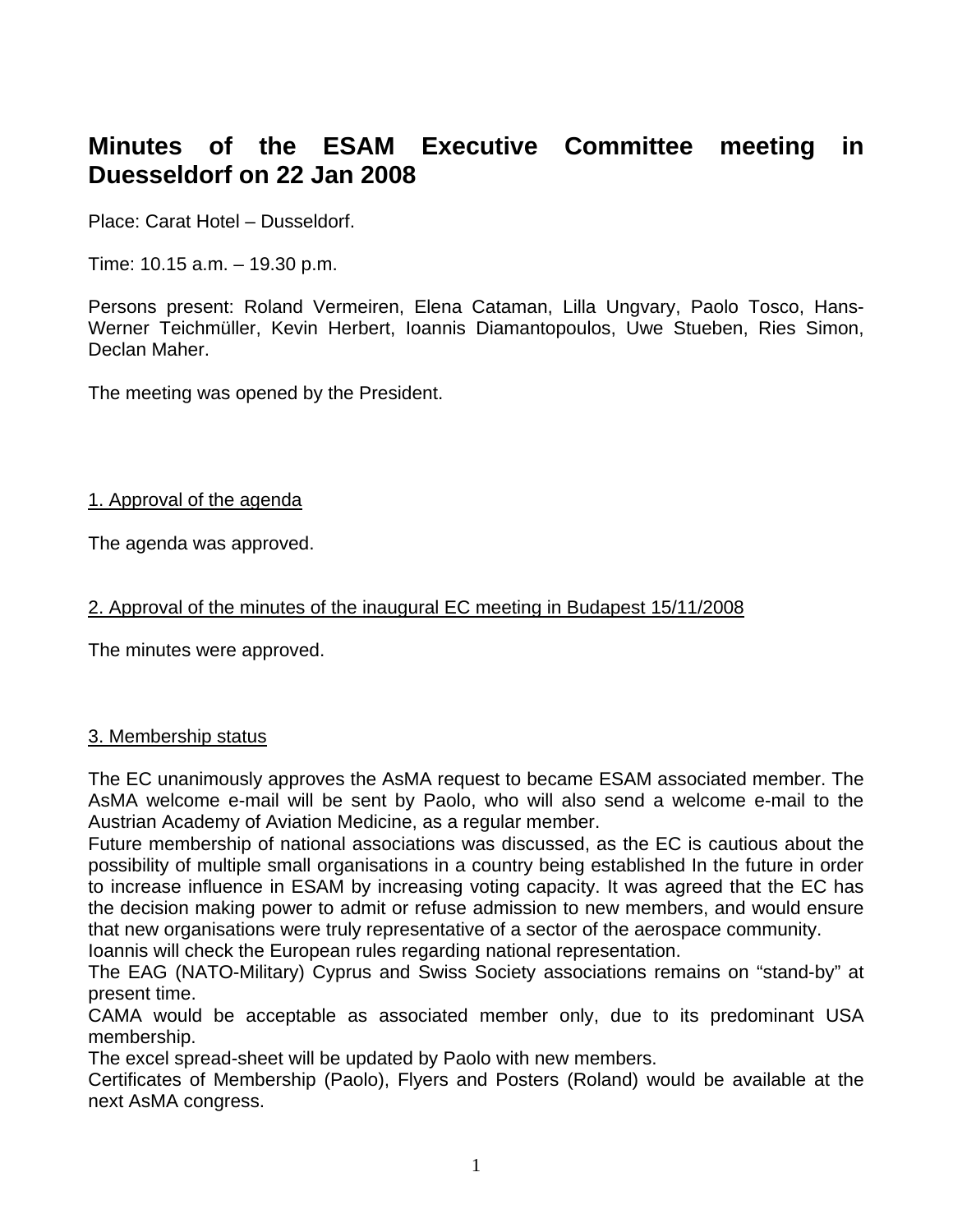A paper certificate will be issued to members on joining, but subsequent certificates will be sent in an electronic format.

## 4. Budget

At the present time the fee for regular members is 5 euro for each paid member of the national association or body, and 200 euro for associated members. There is a need to match ESAM's real expenditure with its income, in a manner which does not adversely affect the very small, or larger member organisations. In order to achieve this, the EC decided to explore the possibility a new fee system based on a sliding scale. An "ad hoc" Working Group (Ries, Elena, Kevin, Hans, Ioannis) will consider the options and present these to the EC in the first instance.

ESAM lapel pins continue to be available for 5 euros.

The potential for a liability to German "income tax" will be clarified by Hans-Werner.

Ries will explore the possibility of getting an EU grant, regarding a specific ESAM activity.

EC authorises Roland, Hans, Paolo and Lars to change the bank (from Dresdner to Deutsche), due to more favourable account charges and the presence of branches all over Europe. This is in response to the recommendation of the auditors.

## 5. Archiving

All documents of ESAM (paper and electronic) have been sent by Hans Pongratz to the new Secretary General Paolo. They will be kept by him, according to Statutes.

# 6. ESAM Candidates

The EC appointed the following representatives:

AsMA: Hans Pongratz – alternative (alt) Ioannis Diamantopoulos.

ESSI (European Strategic Safety Initiative)

- ECAST: Lars Tjensvoll alt. Ries Simon
- EGAST: Uwe Stueben (only for one year) alt Uwe Beiderwellen
- EHEST: Antony Wagstaff alt. Hans-Dieter Marwinski (unanimously proposed by two German Associations)

# 7. Contacts

EASA: Final comments by national association or individuals should be sent to EASA by the end of February 2009. Comments by specialists, the opinion of experts, may influence the decisions of EASA. ESAM needs to consider its future actions if the submissions of evidence, particularly the risk assessments undertaken by the ESAM Advisory Board specialists in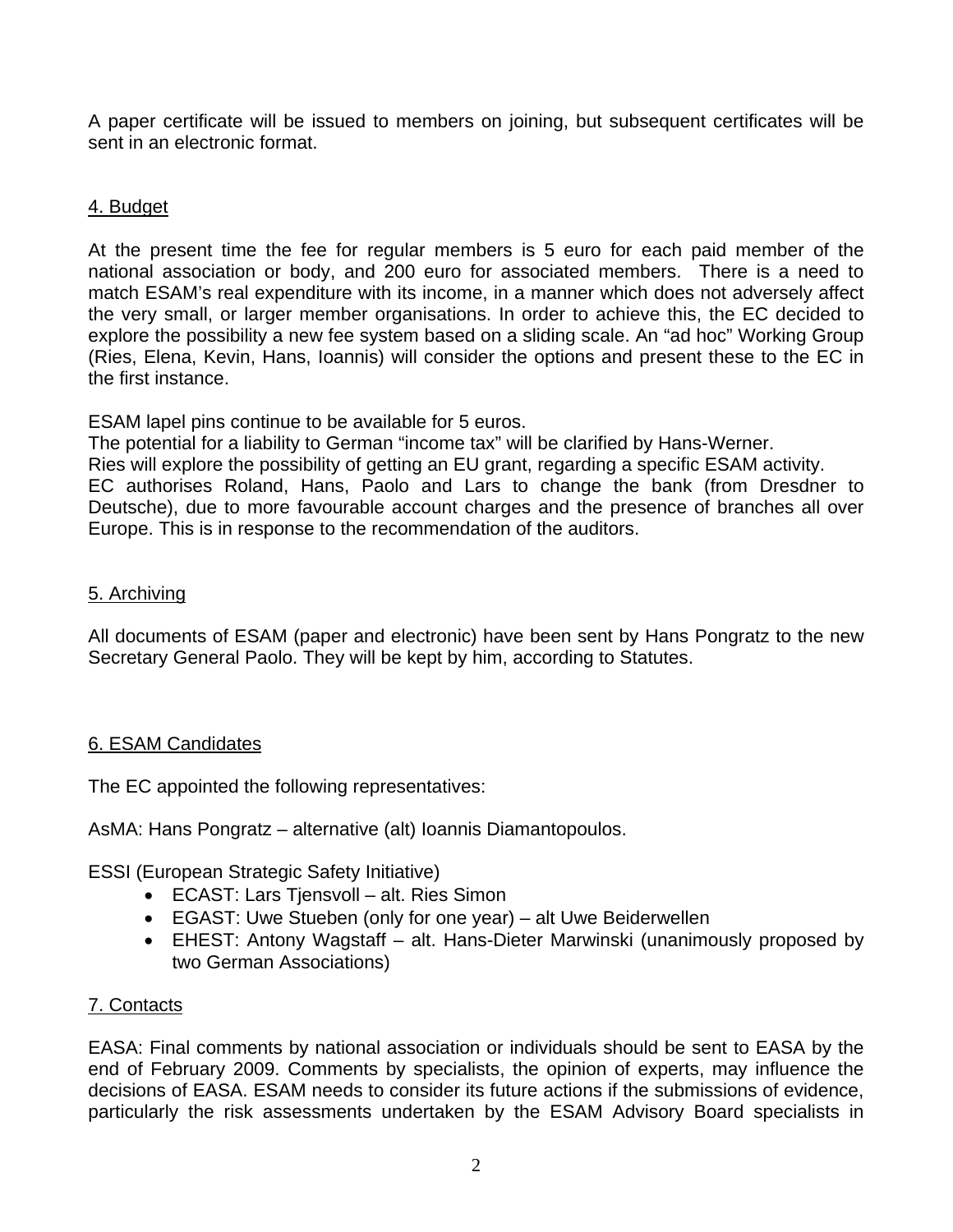Wiesbaden (August 2008) are not taken into account. These highlight the potential for a risk to flight safety if aero-medical risk assessments are undertaken by 'general medical practitioners' with no expertise or training in aviation medicine. ESAM should seek publication in a professional journal, but may need to seek publication in the wider media, and may need to consider any other options to exert its influence..

Ries was asked, and agreed to prepare an article for publication, with the assistance of Kevin, Uwe, Declan and Ioannis , concerning the proposal for medical standard in the NPA, in particular the LAPL, and the possible impairment of flight safety. This will be presented at next AsMA Congress in Los Angeles (USA).

Similar articles might be published on each national press.

Harmonisation of accreditation: The EC is of the unanimous view that accredited refresher training across all European states should be fully transferable i.e. the hours or points given to a course by the AMS in the country in which the training takes place, are recognised by every other AMS.

Safety Standard Consultative Committee. Lilla and Ioannis will liaise to get IFALPA and other groups such as the European Cockpit Association or Regional Airlines Association or Airlines themselves, to seek associate membership of ESAM in order to build effective links with these groups.

Roland and Kevin were asked to contact ICAO.

The EC identified Wolfgang Koestler as a potential point of contact into the CMO medical group of European CAAs. The President will write a letter to the chair of the group.

The EC thanked the editors of the Central European Journal of Occupational and Environmental Medicine, and in particular Lilla, for the publication of the ECAM abstracts in their scientific journal.

#### 8. Congresses

At the AsMA Congress (Los Angeles USA 3-7 May 2009) ESAM will hold a meeting on Wednesday 6 May in the early afternoon. Roland, Uwe and Elena will try to organise an informal social event during the Congress..

Participation to NAMA (26-28 Aug 2009 Stockholm - Sweden) and ICASM (7-10 Sep 2009 Zagreb – Croatia) will be at the discretion of individual ESAM members who are attending as lecturers or observers.

At ICASM , ESAM will propose a panel to discuss training in aerospace medicine across Europe.

A Scientific Committee is established (Lilla, Paolo, Ioannis and Uwe) to discuss the structure, content and location of the 2010 ECAM. The financial details of the 2008 ECAM will be requested from the Hungarian Society.

9. CD-Rom's of ECAM will be prepared and delivered at next ESAM meeting.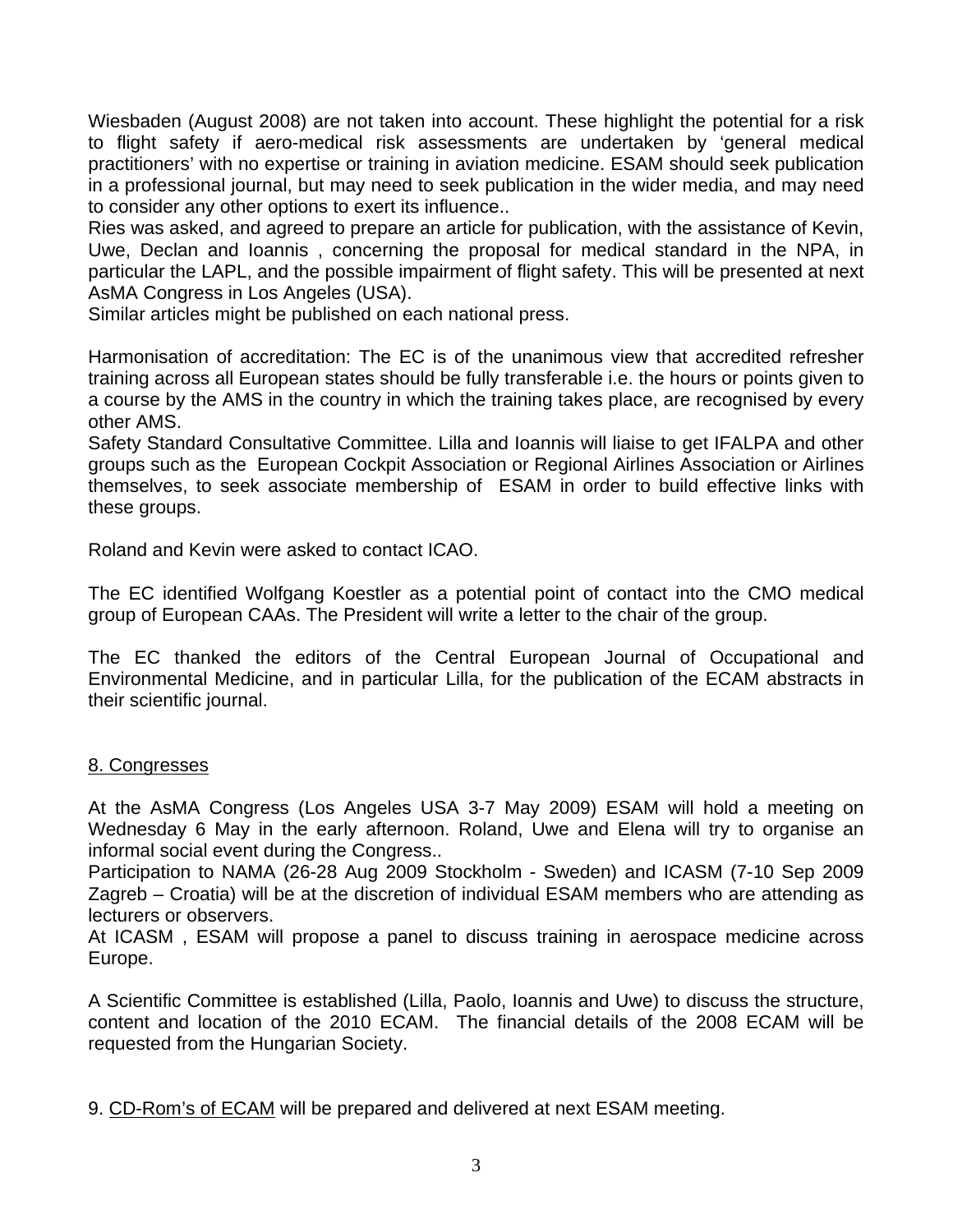## 10. Status of Training in aviation medicine

The active working group (Elena, Hans-Werner and Anthony, in cooperation with IAASM), will arrange a meeting in Frankfurt on 23 February 2009. All specialists involved in aviation medicine training in Europe are invited. The goal is to improve and harmonize the curriculum of training in aviation medicine and to create an ESAM approved 'model' curriculum for submission to EASA and to national CAAs.

## 11. Website management

It continues to be entrusted to Lars. The development of a "Members only" part was deferred as giving access rights to each individual member of the constituent organisations would be complex and time consuming.

#### 12. Priorities for the EC in 2009-2010

- Contact with, and involvement of individual members of all member associations, were assessed as very difficult and probably not possible, because of the restrictions of Data Protection Laws.
- Financing ESAM: Sponsorships have been proposed, and will be discussed in next ESAM meeting.
- Website development for more contacts and newsflashes: problems, cases, news from ESAM members should be sent to President for publishing on website.
- Co-operation with AsMA, as noted earlier.

## 13. Work with the Advisory Board

Close contacts between AB and EC are needed. Conferences, like the Wiesbaden one in August 2008 might take place biannually at least. A meeting of the Advisory Board should be held in Nov 2009, during ESAM General Assembly, in order to discuss new developments, proposals for the new steering committee, and voting for Chair, Deputy Chair and Secretary.

## 14. Planning of the General Assembly 2009

EC unanimously decided tentative date and site: Fri – Sat 6-7 Nov 2009 in Italy (Naples or Milan). Further details and decision will be agreed in next EC meeting.